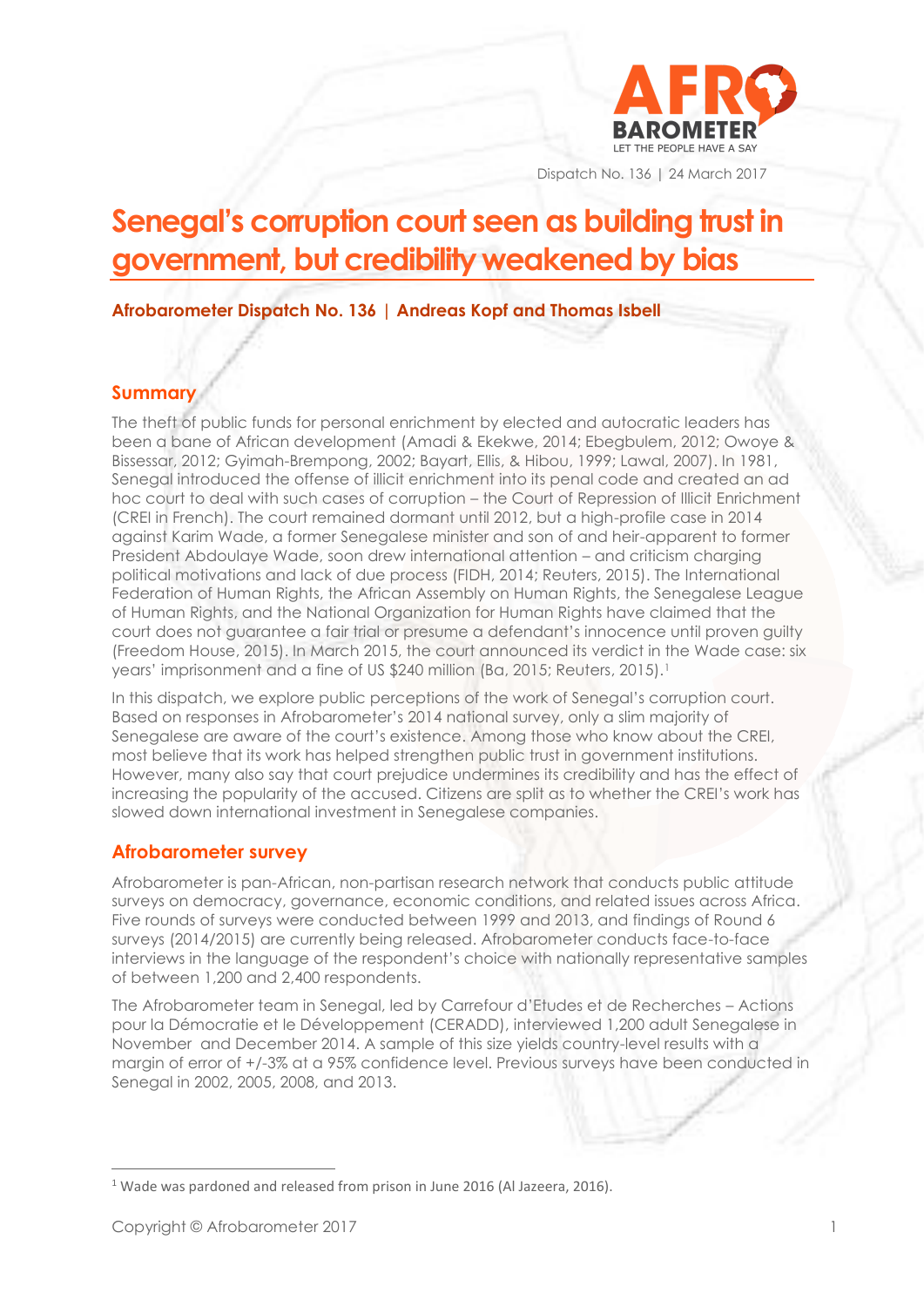

### **Key findings**

- Slightly more than half (54%) of Senegalese say they have heard about the CREI, while four of 10 (42%) say they are unaware of the court. Male, urban, and bettereducated citizens are far more likely to have heard of the court than their female, rural, and uneducated counterparts.
- Among those who know about the court, more than half (56%) say its work has helped build public trust in government institutions. This perception is particularly common among citizens who trust their elected leaders and see the court system as generally fair.
- Almost half (49%) of respondents who know about the court say that bias in the CREI's work undermines the credibility of the court and has the effect of increasing the popularity of the accused. This view is especially common among urban residents (52%), respondents with post-secondary education (55%), and those who frequently obtain news from the Internet and social media.
- Among respondents who have heard of the CREI, 45% believe that the court's work has slowed down international investment in Senegalese companies. This concern is more frequently shared by men, the better-educated, the poor, and citizens who offer negative assessments of the country's economic situation.

# **Public awareness of the Court of Repression of Illicit Enrichment (CREI)**

Only slightly more than half (54%) of Senegalese have heard of the CREI, while 42% have not (Figure 1). Awareness of the court is significantly higher among men than women (67% vs. 41%), urbanites than rural residents (71% vs. 41%), and respondents with secondary (94%) or post-secondary education (95%) than those with only primary (71%) or without formal education (37%) (Figure 2).

As might be expected, regular news consumers are most likely to know about the court generally more than twice as likely as citizens who never use the news media. Among respondents who receive news "every day" from newspapers, the Internet, or social media, more than nine of 10 say they know about the court.



### **Figure 1: Awareness of the CREI** | Senegal | 2014

**Respondents were asked:** *Have you heard of the Court of Repression of Illicit Enrichment (CREI)?*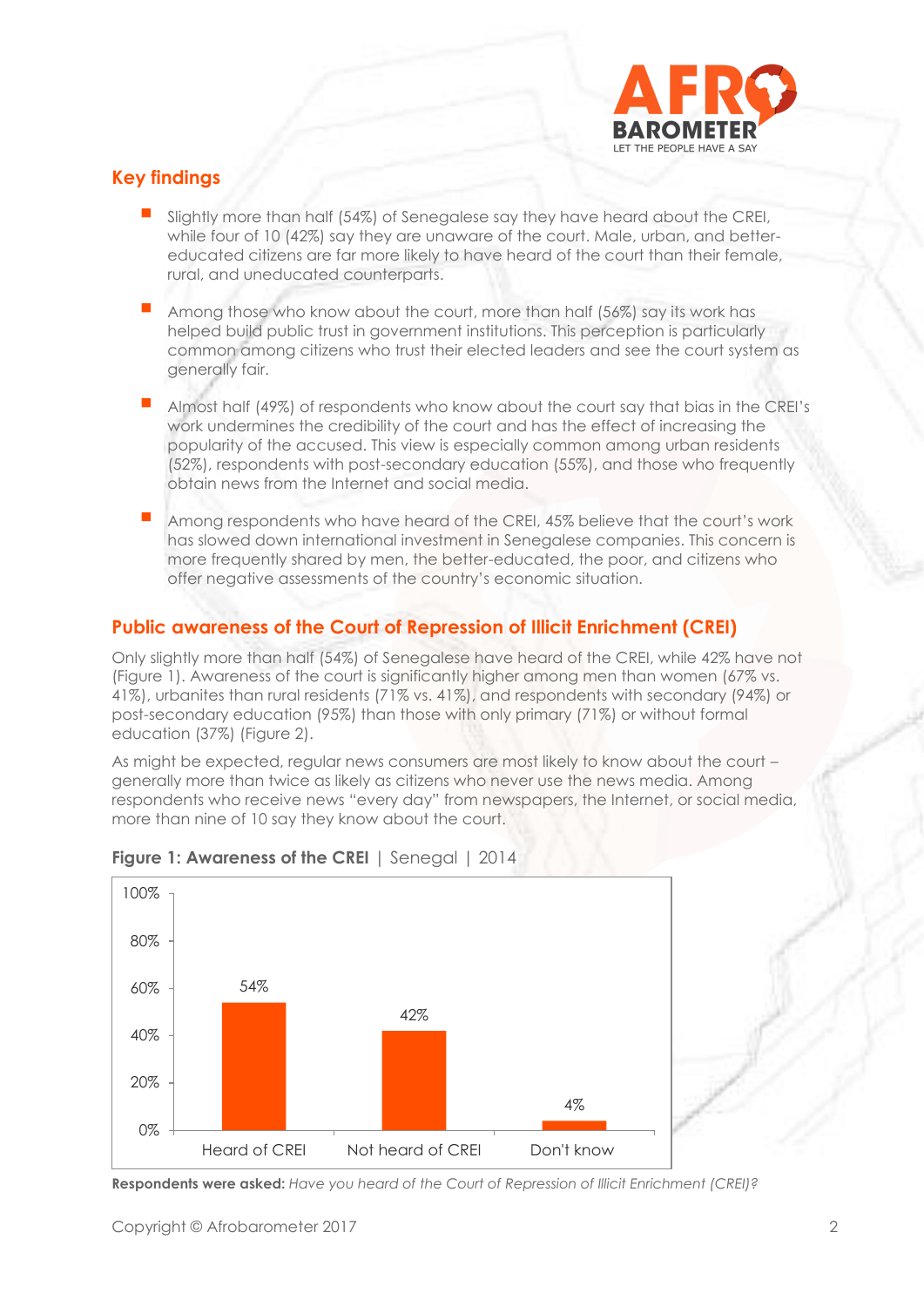



**Figure 2: Awareness of the CREI** | by socio-demographic factors | Senegal | 2014

**Respondents were asked:** *Have you heard of the Court of Repression of Illicit Enrichment (CREI)? (% who say "yes")*

*(Note: News consumption is determined by responses to the questions, "How often do you get news from the following sources: Radio? TV? Newspaper? Internet? Social media such as Facebook or Twitter?" The category "Sometimes" includes those who say "A few times a week," "A few times a month," or "Less than once a month.")*

Findings in the following sections are based on citizens who are aware of the CREI; those who have not heard of the court are excluded.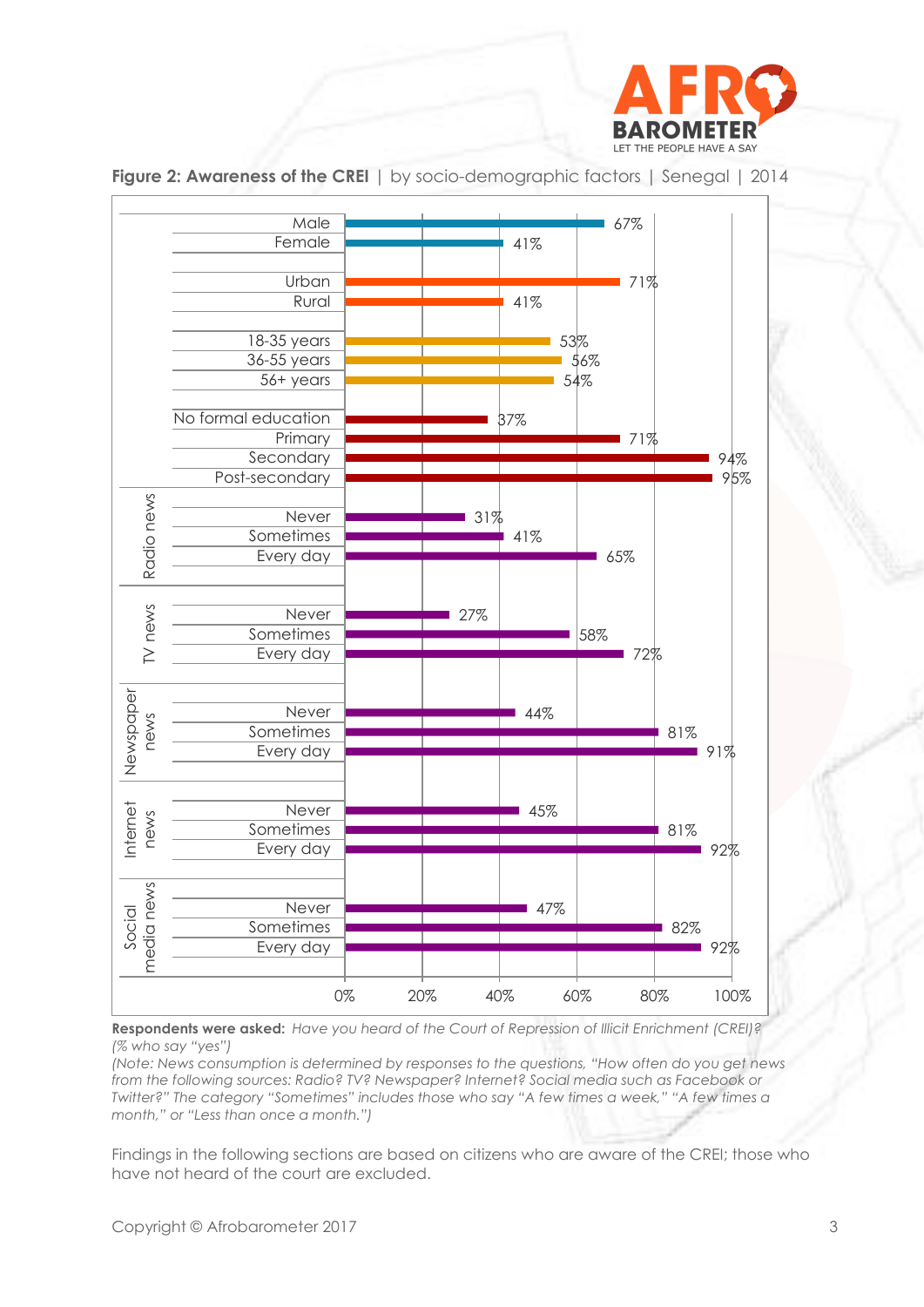

### **Perceptions of the court and trust in government institutions**

Respondents who had heard of the court were then asked whether they believe that the court has helped in building trust in government institutions. Among those who know about the court, citizens are significantly more likely to affirm that the CREI has helped build trust in government institutions (56%) than to disagree (32%) (Figure 3).

Men tend to agree somewhat more frequently (58%) than women (52%), as do rural residents compared to urbanites (58% vs. 54%) (Figure 4). Older (age 56 and above) and uneducated respondents are significantly less likely than their younger and educated counterparts to say that the CREI has helped build confidence in government institutions.

News consumption shows a less consistent association with assessments of the CREI's effect on popular trust in government than it does with awareness of the court.

It seems plausible that how respondents feel about the CREI is influenced by their general perceptions of and experience with the judicial system and government. As shown in Figure 5, citizens who perceive courts of law as generally fair are significantly more likely to see the CREI as building confidence in government institutions than are respondents who see the legal system as unfair. For example, respondents who believe that officials who break the law "never" or "rarely" go unpunished are more likely to praise the CREI's impact on public trust (70%) than those who say that such officials "often" or "always" go unpunished (50%). Likewise, Senegalese who say that ordinary people are never/rarely treated unequally under the law more frequently agree (71%) than those who say such unfair treatment occurs "always" or "often" (52%).

Similarly, respondents who express trust in the courts, the president, and the National Assembly are more likely to see the CREI as building popular confidence than are those who have little or no trust in these institutions.



**Figure 3: Has CREI strengthened trust in government institutions?** | Senegal | 2014

**Respondents were asked:** *For each of the following statements, please tell me whether you agree or disagree: The work of the CREI has contributed to strengthen trust in government institutions?*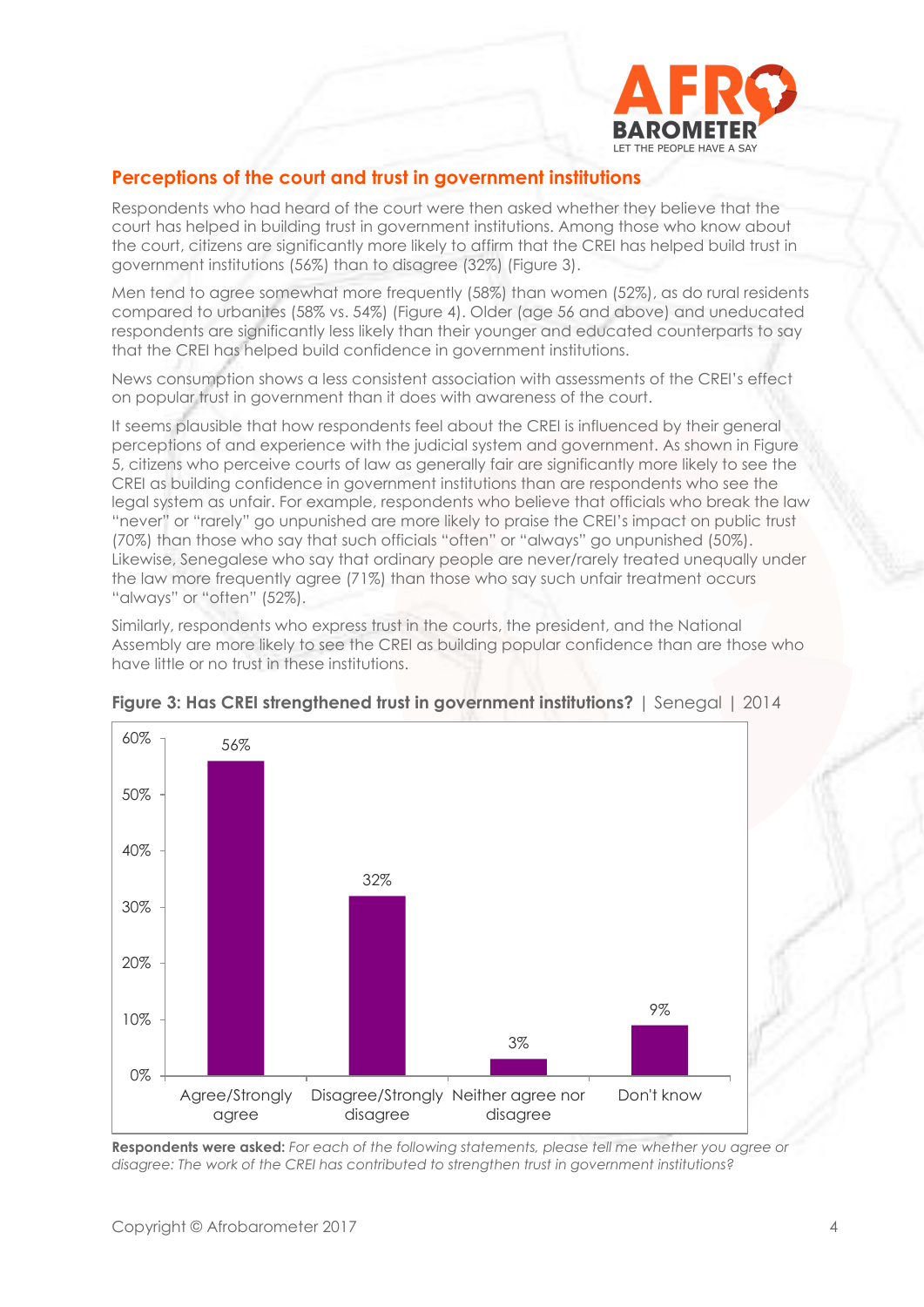





**Respondents were asked:** *For each of the following statements, please tell me whether you agree or disagree: The work of the CREI has contributed to strengthen trust in government institutions? (% who "agree" or "strongly agree")*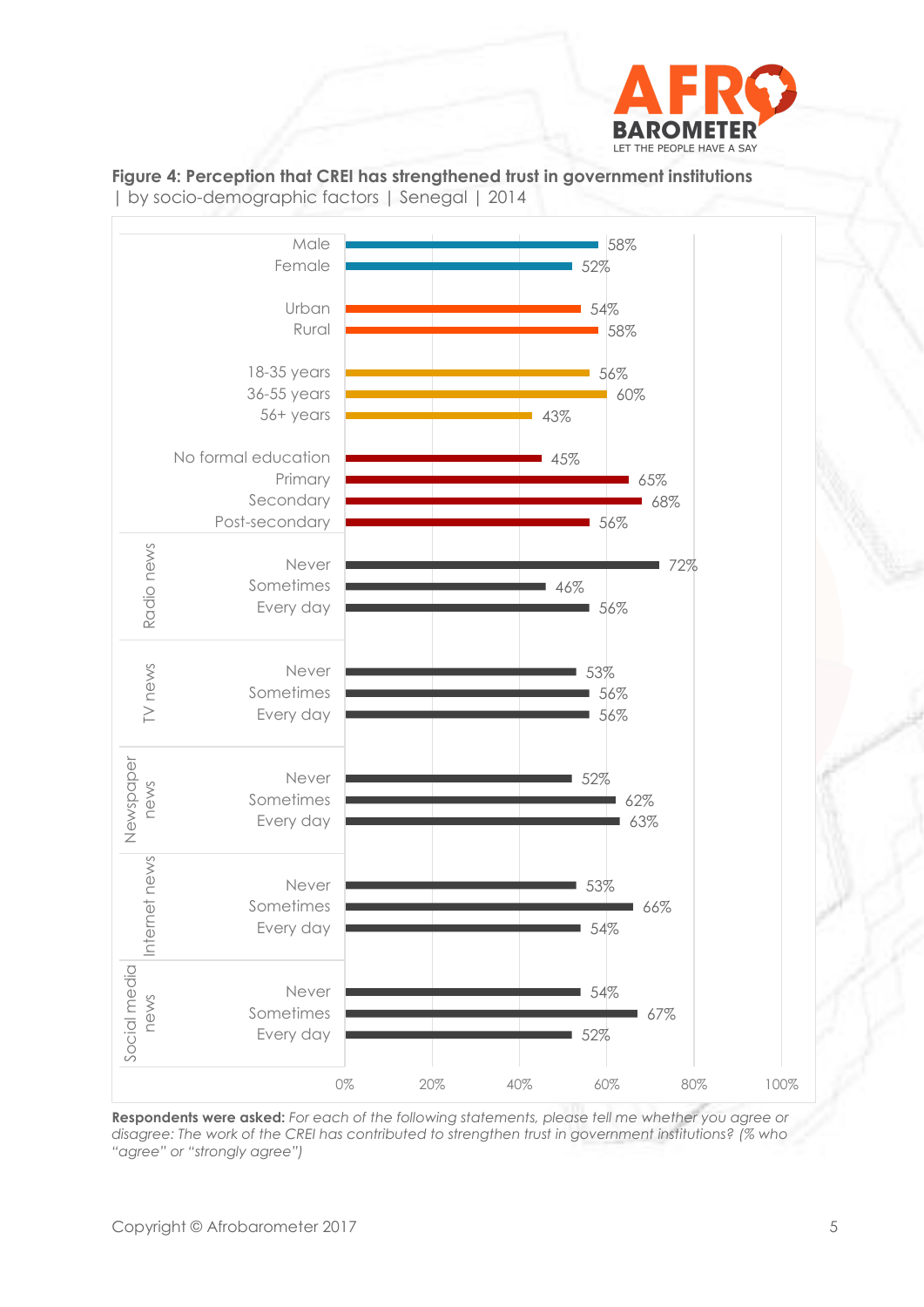



**Figure 5: Perception that the CREI has strengthened trust in government institutions**  | by perceptions of courts and leaders | Senegal | 2014

#### **Respondents were asked:**

- *For each of the following statements, please tell me whether you agree or disagree: The work of the CREI has contributed to strengthen trust in government institutions? (% who "agree" or "strongly agree")*
- *In your opinion, how often, in this country, do ordinary people who break the law go unpunished?*
- *In your opinion, how often, in this country, do officials who commit crimes go unpunished?*
- *In your opinion, how often, in this country, are people treated unequally under the law?*
- *How much do you trust each of the following, or haven't you heard enough about them to say: The National Assembly? The president? Courts of law?*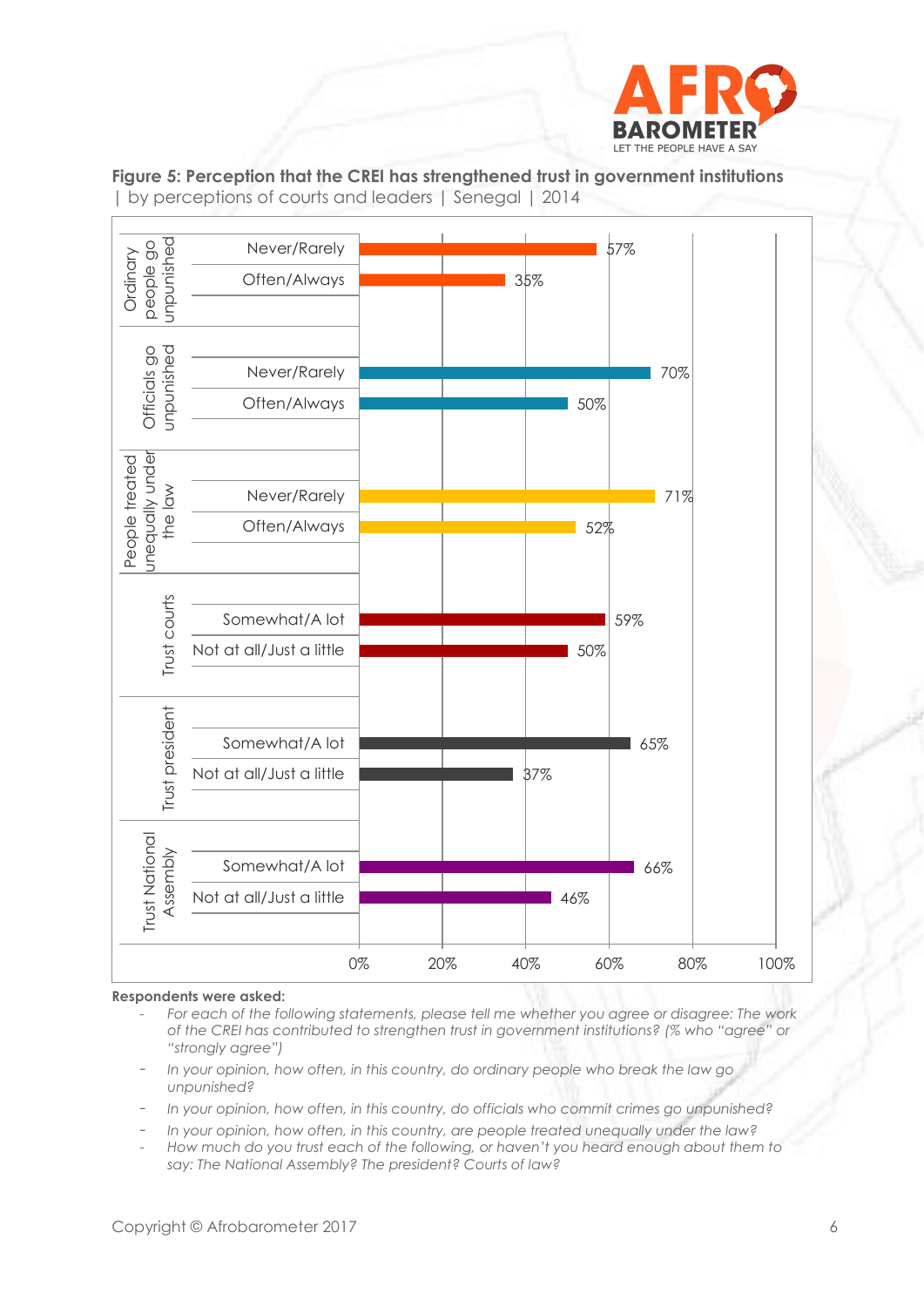

# **Credibility of the CREI**

Respondents who knew about the CREI were asked whether they agree or disagree that CREI's "pursuit of its prejudices is not credible, and just increases the popularity of the accused." Almost half (49%) of respondents say that bias in the court's work indeed undermines the credibility of the court, while 38% disagree (Figure 6).





**Respondents were asked:** *For each of the following statements, please tell me whether you agree or disagree: The pursuit of its prejudices by the CREI is not credible, and just increases the popularity of the accused?*

The view that bias damages the CREI's credibility and increases the popularity of the accused is more common among urban residents (52% vs. 45% of rural dwellers) and among younger respondents (51% of those aged 18-35 vs. 44% of those older than 55) (Figure 7). Respondents with post-secondary education (55%) are more likely to agree than those with less education. Perceptions of harmful court bias are especially high among frequent Internet and social media users, possibly reflecting critical international coverage of the court's work that might not have been reported by national or local media.

> To further explore this data, please visit Afrobarometer's online data analysis facility at www.afrobarometer.org/online-data-analysis.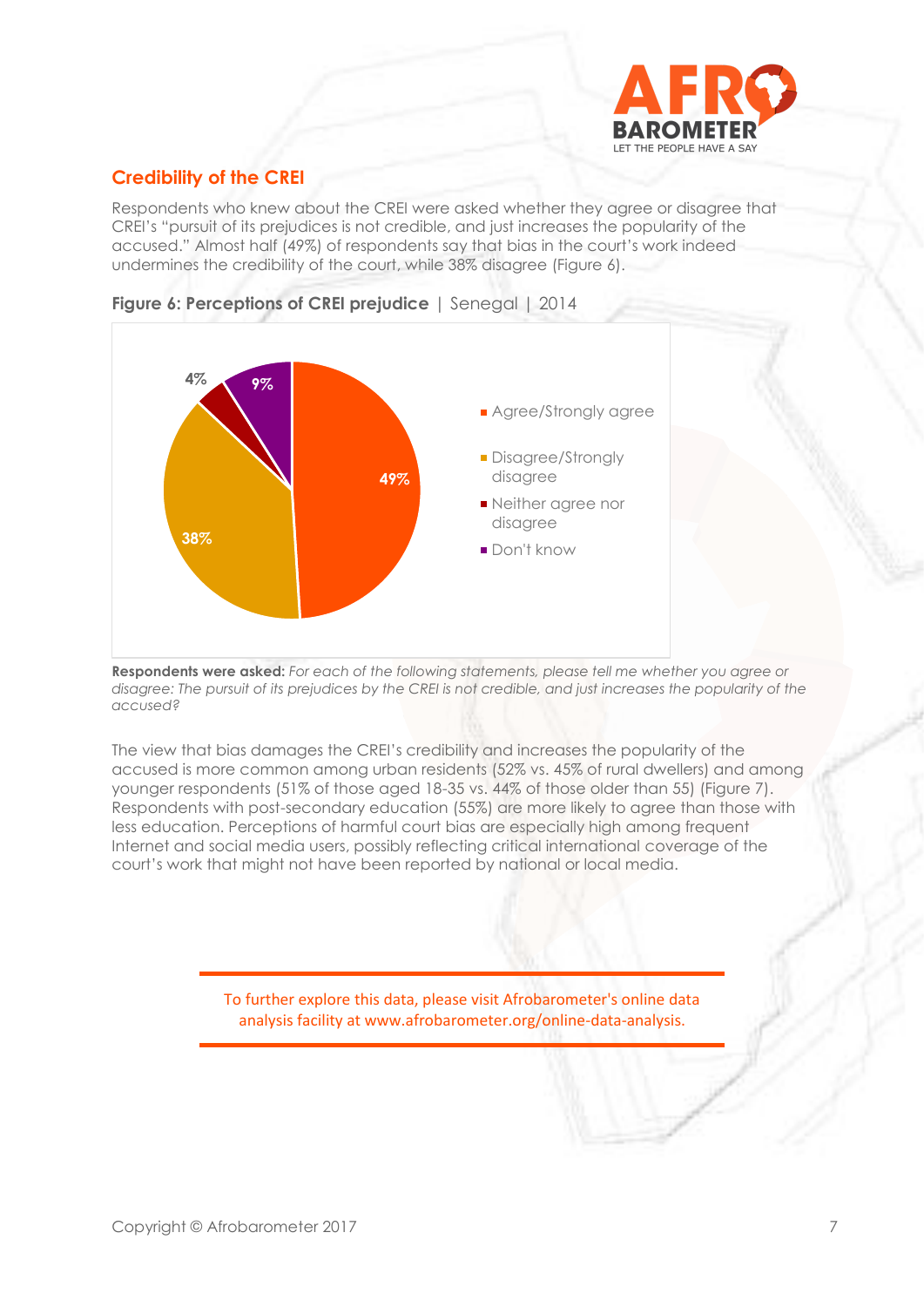

**Figure 7: Perceptions of CREI prejudice** | by socio-demographic factors | Senegal | 2014



**Respondents were asked:** *For each of the following statements, please tell me whether you agree or disagree: The pursuit of its prejudices by the CREI is not credible, and just increases the popularity of the accused? (% who "agree" or "strongly agree")*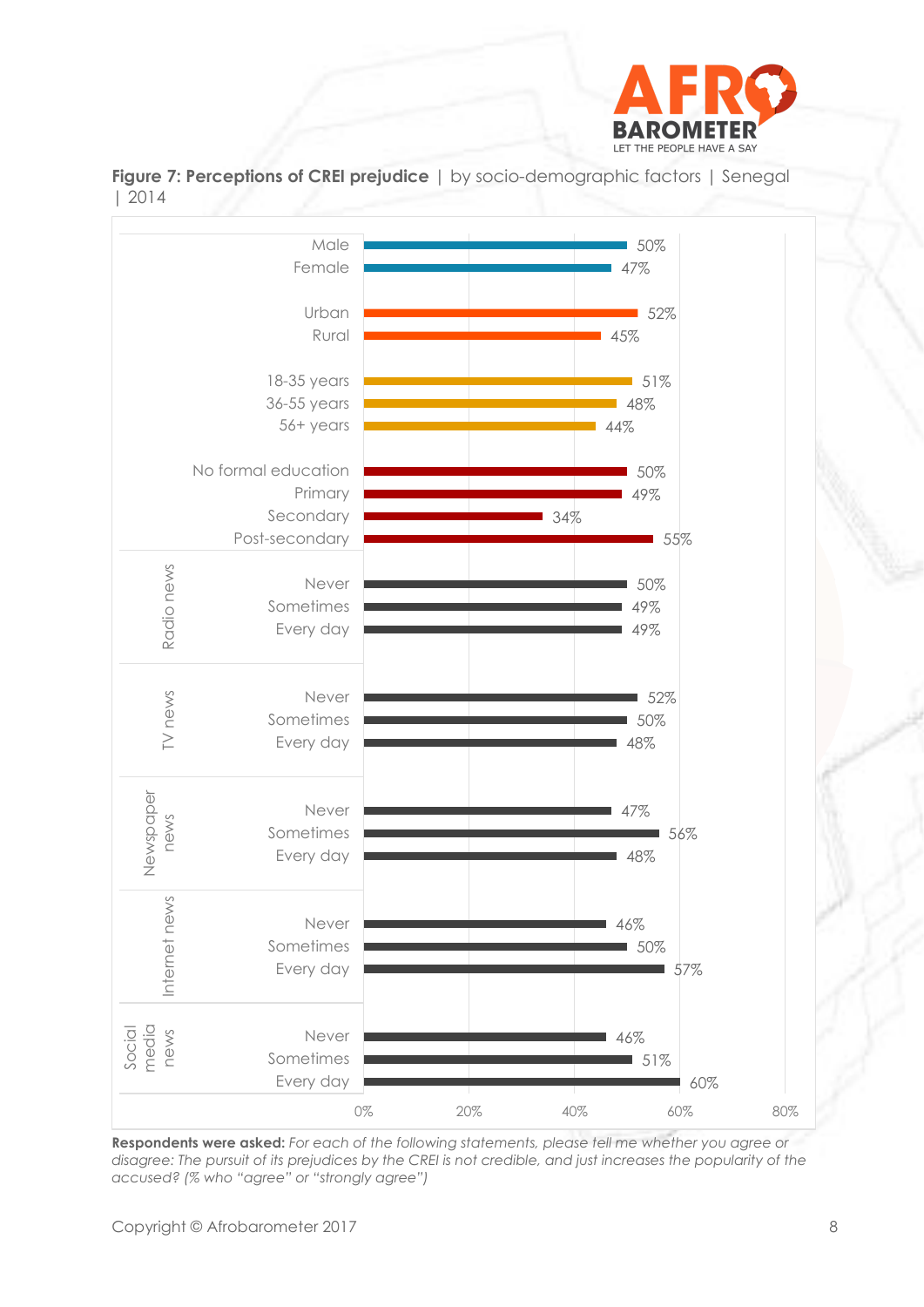

As would be expected, supporters of Wade's party, the Parti Démocratique Sénégalais (PDS), are considerably more likely to agree that CREI prejudice just increases the popularity of the accused (64%) than are supporters of other parties (40%) (Figure 8).



**Figure 8: Perception of CREI prejudice** | by political party affiliation | Senegal | 2014

**Respondents were asked:** *For each of the following statements, please tell me whether you agree or*  disagree: The pursuit of its prejudices by the CREI is not credible, and just increases the popularity of the *accused? (% who "agree" or "strongly agree")*

*To determine party affiliation: If a presidential election were held tomorrow, which party's candidate would you vote for? (Excludes respondents who say they would not vote or "don't know")*

# **The CREI and international investment**

Has the work of the CREI affected international investors' willingness to put money into Senegalese enterprises? Asked whether the court's work has slowed international investment, more citizens say yes (45%) than no (39%) (Figure 9).



**Figure 9: CREI and international investment** | Senegal | 2014

**Respondents were asked:** *For each of the following statements, please tell me whether you agree or disagree: The work of the CREI has slowed international investment in Senegalese enterprises? (% who "agree" or "strongly agree")*

Men are more likely than women to see a detrimental impact on foreign investment (47% vs. 41%) (Figure 10), and this perception generally increases with respondents' education level and frequency of news consumption.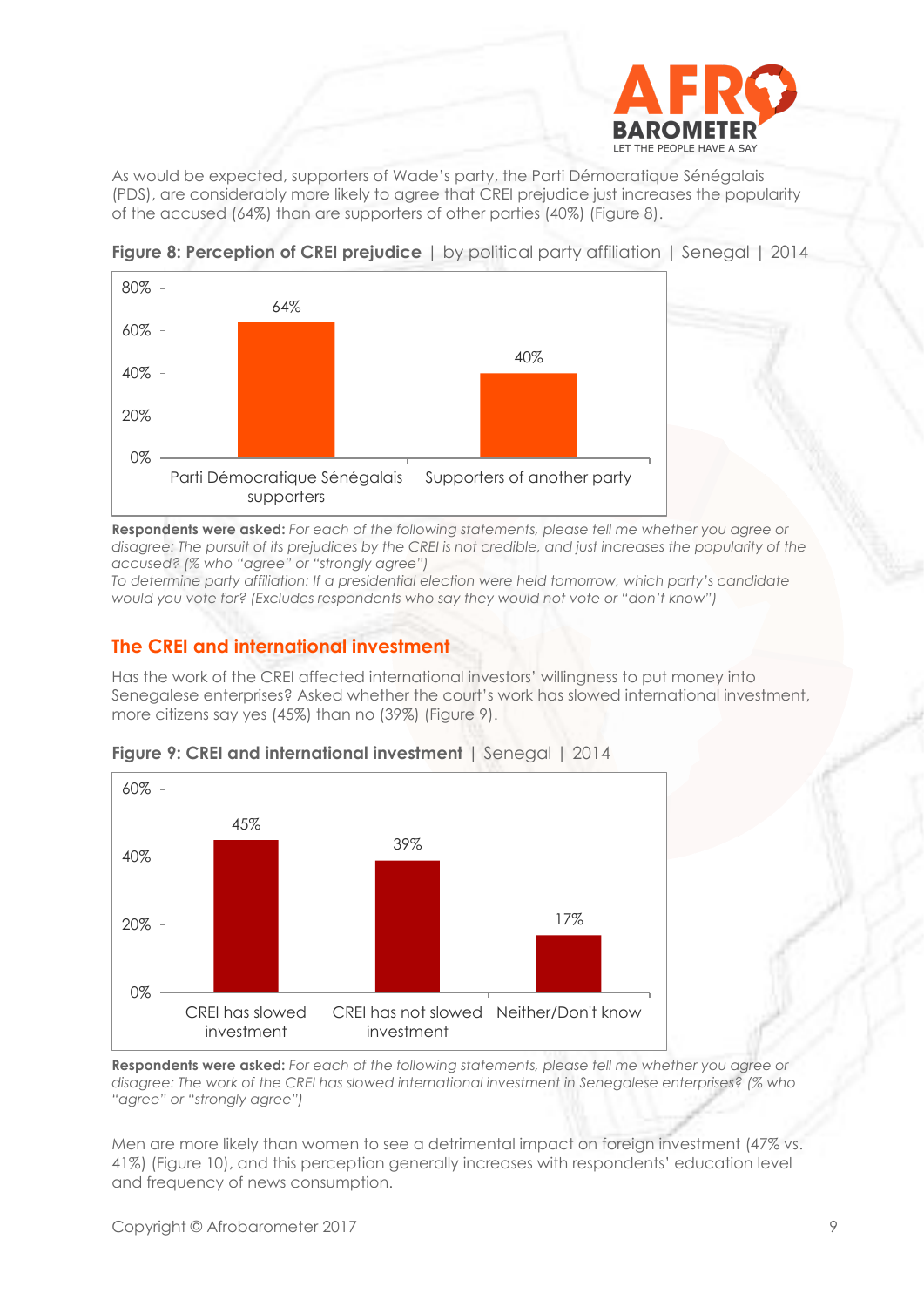



**Figure 10: CREI and international investment** | by socio-demographic factors | Senegal | 2014

**Respondents were asked:** *For each of the following statements, please tell me whether you agree or disagree: The work of the CREI has slowed international investment in Senegalese enterprises? (% who "agree" or "strongly agree")*

Results also suggest that respondents' evaluations of the country's economic situation and the government's economic performance might affect their assessment of whether the CREI harms foreign investment (Figure 11). Respondents experiencing moderate or high levels of lived poverty<sup>2</sup> are considerably more concerned (51% and 49%, respectively) about the CREI's effect on foreign investment than those with low or no lived poverty (40% and 32%). Moreover, perceptions of the court as slowing investment are more frequent among respondents who also give negative evaluations of Senegal's current, past, and likely future

<sup>&</sup>lt;sup>2</sup> Afrobarometer assesses poverty through its Lived Poverty Index (LPI), an experiential measure based on how frequently respondents or their families went without five basic necessities (enough food, enough clean water, medicines or medical treatment, enough cooking fuel, and a cash income) during the year preceding the survey. Using response options of "never," "just once or twice," "several times," "many times," and "always," LPI scores calculated for individuals or countries reflect the extent of deprivation ranging from no lived poverty to high lived poverty.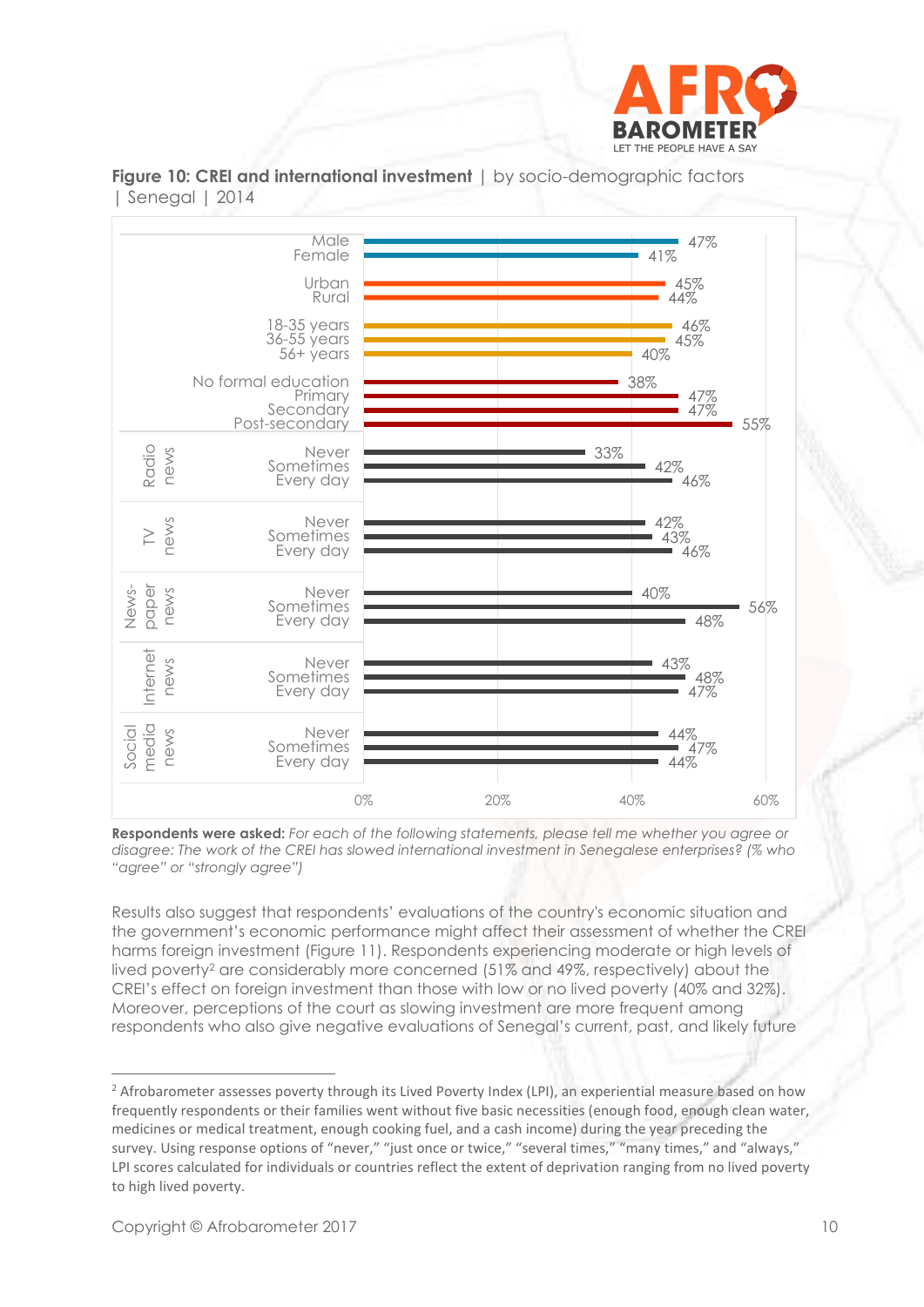

economic situation. Similarly, citizens who say the government is doing badly at creating jobs more frequently voice concerns about the court's impact on investment than respondents who praise the government's performance on employment (47% vs. 37%).

**Figure 11: CREI and international investment** | by lived poverty, economic situation, and government economic performance | Senegal | 2014

| 49%<br>51%<br>40%<br>32% |     | High lived poverty<br>Moderate lived poverty<br>Low lived poverty<br>No lived poverty | ooverty<br>Lived                                                 |
|--------------------------|-----|---------------------------------------------------------------------------------------|------------------------------------------------------------------|
| 36%<br>44%<br>50%        |     | Very/Fairly good<br>Neither good nor bad<br>Very/Fairly bad                           | present<br>economic<br>condition<br>Country's                    |
| 38%<br>42%<br>51%        |     | Better/Much better<br>Same<br>Worse/Much worse                                        | economic<br>Country's<br>year ago                                |
| 43%<br>45%<br>55%        |     | Better/Much better<br>Same<br>Worse/Much worse                                        | condition in 12 condition vs.<br>economic<br>Country's<br>months |
| 37%<br>47%               |     | Very/Fairly well<br>Very/Fairly badly                                                 | creating<br>Govt at<br>jobs                                      |
| 43%<br>46%               |     | Very/Fairly well<br>Very/Fairly badly                                                 | keeping<br>Govt at<br>prices<br>down                             |
| 60%<br>40%               | 20% | 0%                                                                                    |                                                                  |

#### **Respondents were asked:**

- *For each of the following statements, please tell me whether you agree or disagree: The work of the CREI has slowed international investment in Senegalese enterprises? (% who "agree" or "strongly agree")*
- Over the past year, how often, if ever, have you or anyone in your family gone without: Enough food to eat? Enough clean water for home use? Medicines or medical treatment? Enough fuel to cook your food? A cash income?
- *In general, how would you describe the present economic condition of this country?*
- Looking back, how do you rate economic conditions in this country compared to 12 months *ago?*
- *Looking ahead, do you expect economic conditions in this country to be better or worse in 12 months' time?*
- *How well or badly would you say the current government is handling the following matters, or haven't you heard enough to say: Creating jobs?* Keeping prices down?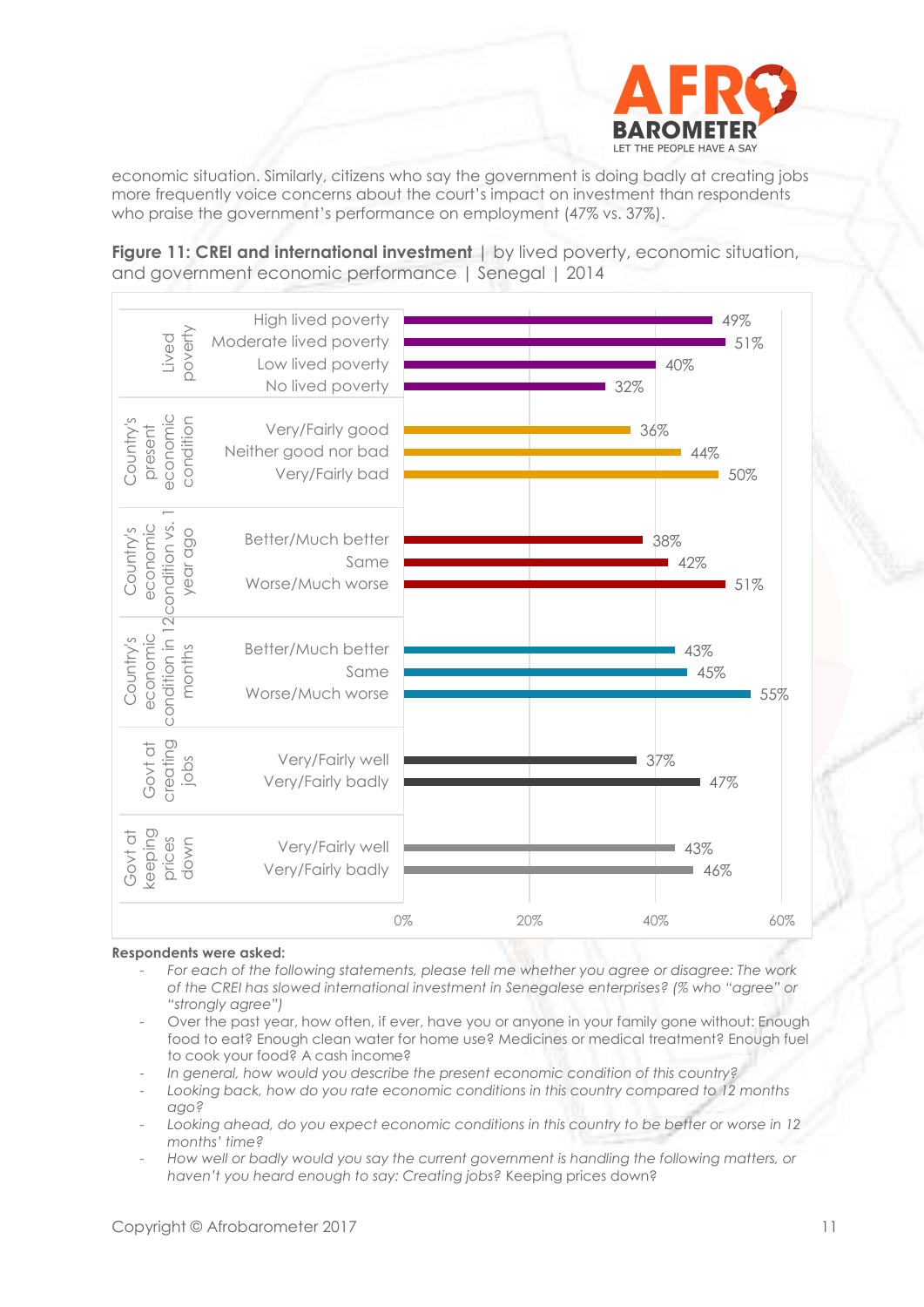

# **Conclusion**

Illicit enrichment has burdened many African states since independence, and all too few have applied effective legal means to bring those responsible to justice. Senegal's CREI has been welcomed as a pioneer but also accused of bias and unfair legal procedures.

Senegalese citizens hold mixed views of the court. Only slightly more than half the population even know about the CREI. Among those who do, a majority say it helps build public trust in government institutions. This positive assessment is more common among citizens who also trust their elected leaders and see the courts as basically fair. Senegalese are divided on two questions – whether bias in the court's work undermines its credibility and whether the court's work inhibits foreign investment in Senegalese companies. Citizens who perceive Senegal's economic situation as bad or who experience higher levels of lived poverty appear especially concerned about the effect the court may have on investment.

Addressing these popular uncertainties might improve chances for success for the CREI, one of only a few of its kind on the continent.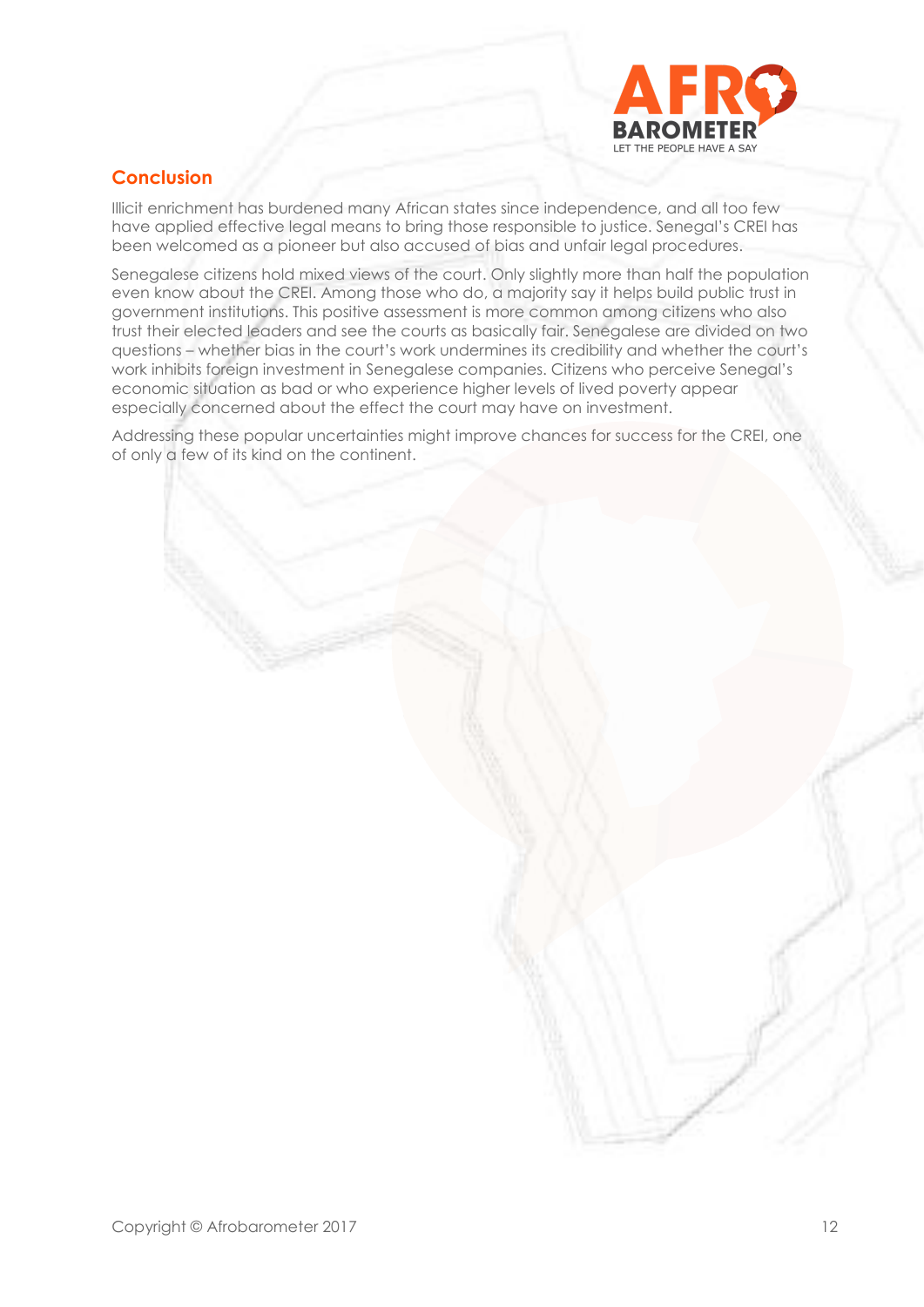

### **References**

- Al Jazeera. (2016). Senegal: Karim Wade released from prison.<http://www.aljazeera.com/> news/2016/06/senegal-karim-wade-released-prison-160624085019612.html.
- Amadi, L., & Ekekwe, E. (2014). Corruption and development administration in Africa: Institutional approach. *African Journal of Political Science and International Relations, 8*(6), 163-174.
- Ba, O. (2015). Karim Wade, Senegal's "Mister 15%" goes to jail. Africa Is a Country. [http://africasacountry.com/2015/03/karim-wade-senegals-mister-15-goes-to-jail/.](http://africasacountry.com/2015/03/karim-wade-senegals-mister-15-goes-to-jail/)
- Bayart, J. F., Ellis, S., & Hibou, B. (1999). *The criminalization of the state in Africa*. Oxford: International African Institute.
- Ebegbulem, J. C. (2012). Corruption and leadership crisis in Africa: Nigeria in focus. *International Journal of Business and Social Science*, *3*(11), 221-227.
- FIDH (International Federation for Human Rights). (2014). Sénégal: CREI a special court which does not guarantee the right to a fair tria[l.https://www.fidh.org/en/region/Africa/senegal/15634](https://www.fidh.org/en/region/Africa/senegal/15634-senegal-crei-a-special-court-which-does-not-guarantee-the-right-to-a-fair) [senegal-crei-a-special-court-which-does-not-guarantee-the-right-to-a-fair.](https://www.fidh.org/en/region/Africa/senegal/15634-senegal-crei-a-special-court-which-does-not-guarantee-the-right-to-a-fair)
- Freedom House. (2015). Senegal country profile. [https://freedomhouse.org/report/freedom](https://freedomhouse.org/report/freedom-world/2015/senegal)[world/2015/senegal.](https://freedomhouse.org/report/freedom-world/2015/senegal)
- Gyimah-Brempong, K. (2002). Corruption, economic growth, and income inequality in Africa. *Economics of Governance*, *3*(3), 183-209.
- Lawal, G. (2007). Corruption and development in Africa: Challenges for political and economic change. *Humanity and Social Sciences Journal*, *2*(1), 1-7. [http://citeseerx.ist.psu.edu/viewdoc/download?doi=10.1.1.631.5272&rep=rep1&type=pdf.](http://citeseerx.ist.psu.edu/viewdoc/download?doi=10.1.1.631.5272&rep=rep1&type=pdf)
- Owoye, O., & Bissessar, N. (2012). Bad governance and corruption in Africa: Symptoms of leadership and institutional failure. International Conference on Democratic Governance: Challenges in Africa and Asia, University of Pennsylvania, U.S.A.
- Reuters. (2015). Senegal court jails ex-president's son for corruption. http://www.reuters.com/article/us-senegal-politics-idUSKBN0MJ1TP20150323.